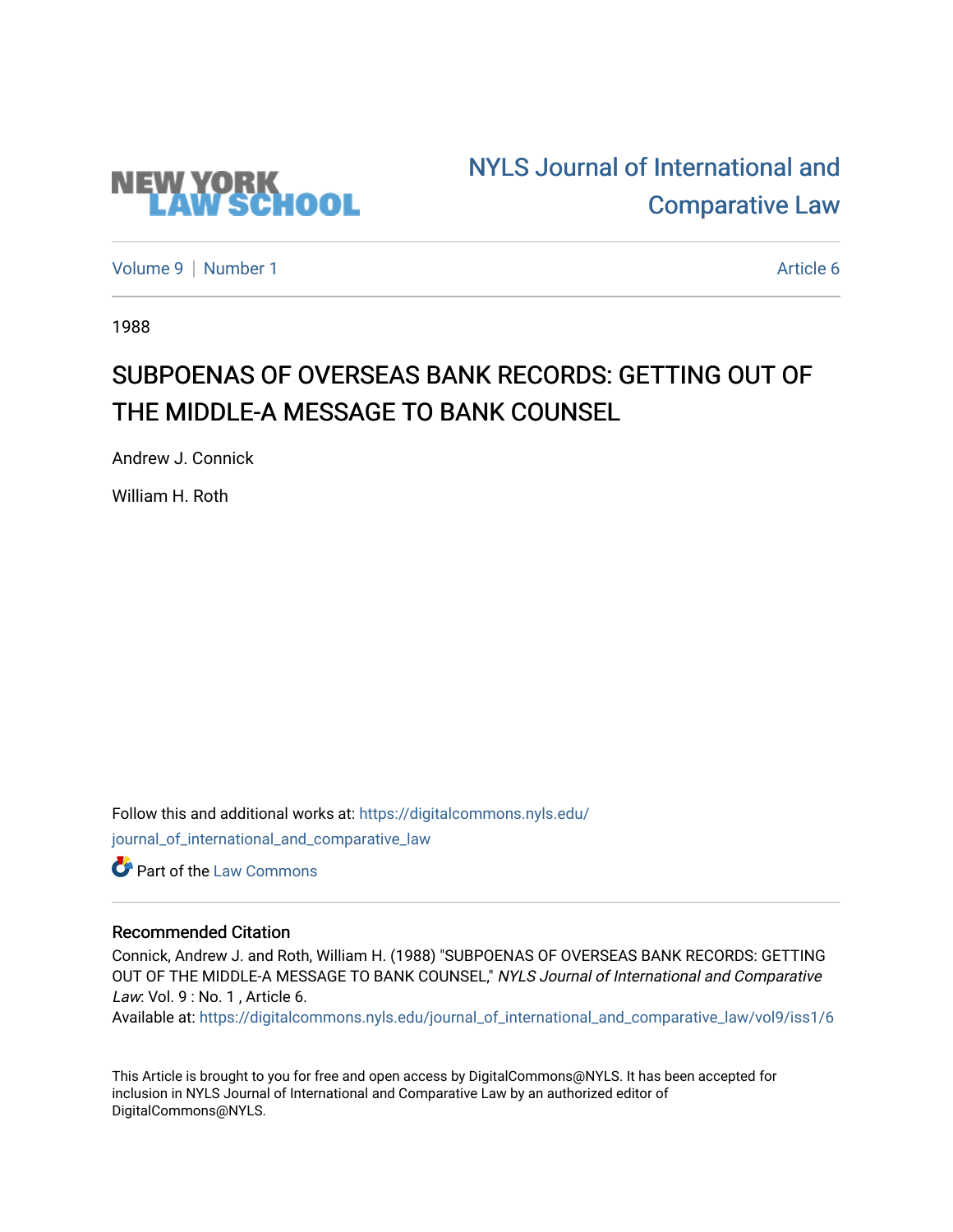#### **SUBPOENAS** OF **OVERSEAS** BANK RECORDS: **GETTING OUT** OF THE **MIDDLE-A MESSAGE** TO BANK **COUNSEL**

*ANDREW J. CONNICK\* & WILLIAM H. ROTH\*\**

#### I. INTRODUCTION

In the past several years, federal prosecutors have used subpoenas, in connection with criminal investigations, in an aggressive attempt to obtain bank records maintained in countries traditionally regarded as havens of bank secrecy.' The prosecutors' record of success in obtaining these records has been quite remarkable, and, as one recent decision reveals, the cost of the banks' resistance has been enormous.<sup>2</sup> In fact, recent history has shown that the banks' attempts to withhold production of subpoenaed documents by asserting the defense of a countervailing foreign law will inevitably fail under the following circumstances: (a) when a bank has a banking facility in the United States; (b) when a federal or state grand jury, or the Securities and Exchange Commission (SEC), has issued a subpoena for records held in one of the bank's foreign facilities, or the Internal Revenue Service has issued an administrative summons seeking such records; and (c) when the prosecuting agency can make a good faith showing that their investigation is likely to result in either an indictment, an SEC enforcement action or a tax recovery.<sup>3</sup> Although there are important aspects of this issue that have not been considered by the courts,<sup>4</sup> the

*3. See, e.g., In re* Marc Rich **&** Co., **707 F.2d 663 (2d** Cir.), *cert. denied,* 463 **U.S.** 1215 **(1983);** United States v. Toyota Motor Corp., **561** F. Supp. 354 **(C.D.** Cal. **1983);** United States v. Bank of Nova Scotia, **691 F.2d** 1384 (11th Cir. **1982),** *cert. denied,* 462 **U.S. 1119 (1983); SEC** v. Banco Della Svizzera Italiana, **92** F.R.D. **111 (S.D.N.Y. 1981).**

4. For example, there would appear to be, at least in the popular mind, a distinction between Swiss bank secrecy and that of other countries. Experience has shown that particularly with respect to bank secrecy of traditional tax havens, such as that of some Caribbean nations, courts have trouble believing that secrecy laws are principled legisla-

<sup>\*</sup> Andrew J. Connick is a litigation partner in the firm of Milbank, Tweed, Hadley & McCloy.

<sup>\*\*</sup> William H. Roth is a partner in the New York firm of Kelly, Roth & Hazen.

*<sup>1.</sup> See generally* Olsen, *Discovery in Federal Criminal Investigations,* **16** N.Y.U. J. **INT'L** L. **& POL. 999** (1984).

<sup>2.</sup> *See In re* Grand Jury Proceedings (United States v. Bank of Nova Scotia), 740 **F.2d 817** (11th Cir. 1984), *cert. denied,* 469 **U.S. 1106 (1985). A** district court order of contempt and imposition of a **\$25,000** per day fine upon the Bank of Nova Scotia was held not to be an abuse of discretion where the bank repeatedly disregarded court orders to comply with a grand jury subpoena *duces tecum* for certain financial documents. *Id.*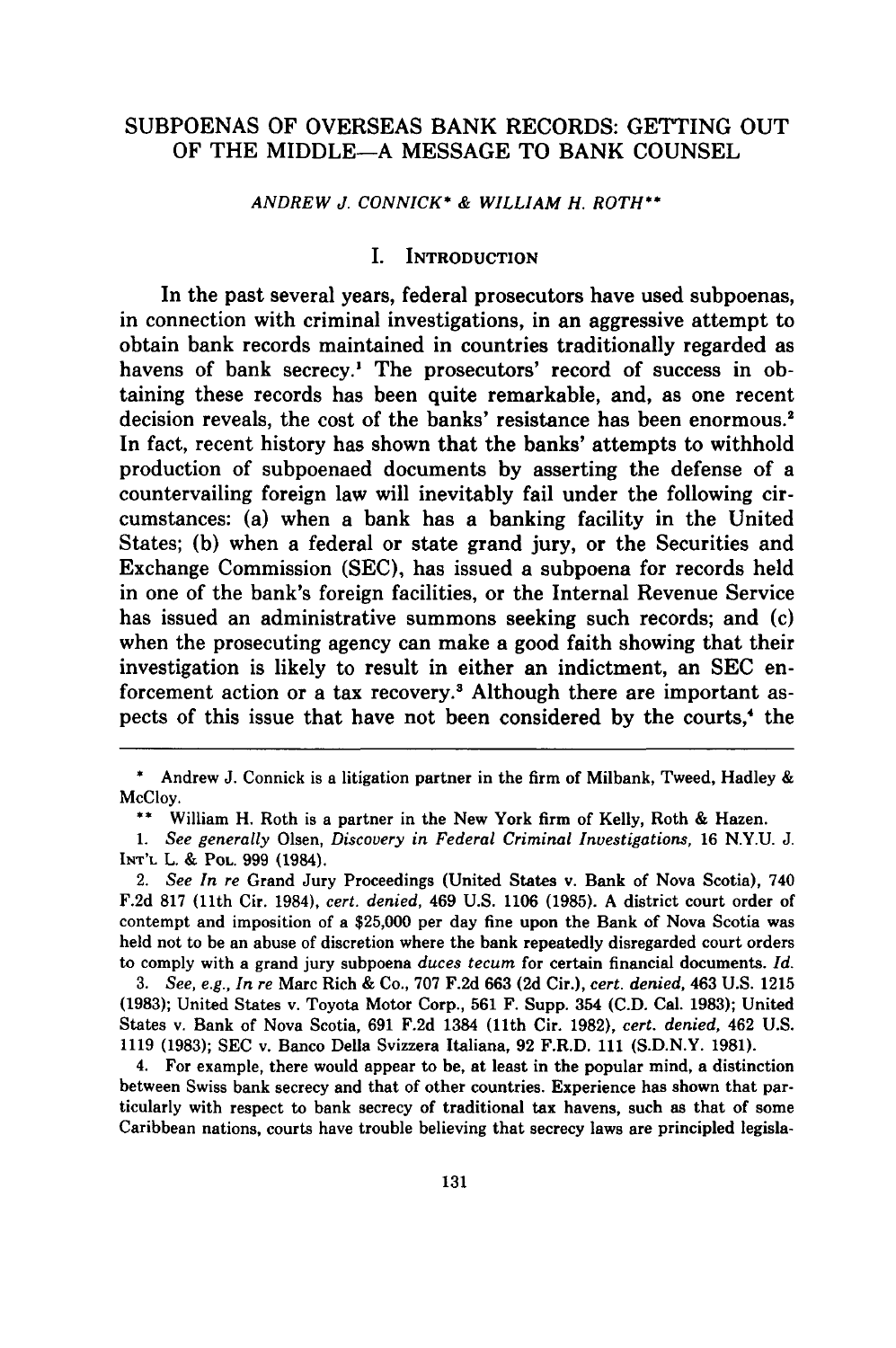weight and trend of authority clearly indicates that the foreign law will not be honored. This article offers bank counsel an alternative to litigation which attempts to satisfy, to some extent, the demands of competing sovereigns, and to avoid the onerous fines which courts in the United States have been willing to impose on banks caught in such a dilemma.

#### *A. Decelerating the Process*

Notwithstanding the apparent urgency of the problem in the minds of most bank counsel, the fact is that most United States prosecutors have thought little about the international enforcement of subpoenas against banks at the time of a subpoena's issuance. Rather, it is the following events that typically lead to the bank's dilemma. Prosecutors are involved in intricate (and sometimes frustrating) investigations directed at people they consider to be criminals. **If** during such an investigation, a prosecutor learns that the subject has made a deposit under an assumed name at "X" bank, the prosecutor will issue a subpoena, as a matter of course, directing "X" bank to produce "all records wheresoever located" relating to accounts maintained **by** the subject of the investigation.

Large banks often have internal systems and house clerks to respond to record subpoenas. **A** clerk preparing such a response may find that the individual under investigation has an account not only in the state where the subpoena was served but also in a foreign country. The clerk then may call the foreign branch and request that the account records be sent to the United States. If, however, the foreign country is one with a bank secrecy law,' then typically, a telex will be received a

tive determinations and not calculated attempts to attract illegally obtained funds on which taxes have not been paid.

However, there appears to be a willingness of courts to recognize that Switzerland's policy of bank secrecy was a heroic response to the Nazis' attempt to seek financial information about Germans who fled their country in the 1930's. Whether the purpose of the enactment would persuade any judge to uphold the Swiss law, where he might not uphold a more recent law of a country perceived to be soliciting the money of outlaws, remains **to** be seen.

*5. See, e.g.,* Banks and Trust Companies Regulation (Amendment) Act, No. **3** (Bahamas **1980);** Confidential Relationships (Preservation) Law, No. **16 (1976),** *amended by* No. **26** (Cayman Is. **1979);** The Bank of Jamaica Law, ch. **6,** § 34 (Cayman Is. **1963);** Schweizerisches Strafgesetzbuch **[SrGB]** art. **273,** Code penal suisse **[Cp]** art. **273,** Codice penale svizzero **[Cp]** art. **273** (Switz. **1976).** For those countries whose common law imposes bank secrecy requirements and criminal penalties for violations thereof, see generally Garpeg Ltd. v. United States, **583** F. Supp. **789 (S.D.N.Y.** 1984) (Hong Kong); **CFTC** v. United States Metals Depository Co., 468 F. Supp. 1149 **(S.D.N.Y. 1979)** (Luxembourg); United States v. Rosenstein, 474 **F.2d 705 (2d** Cir. **1973)** (Liechtenstein); United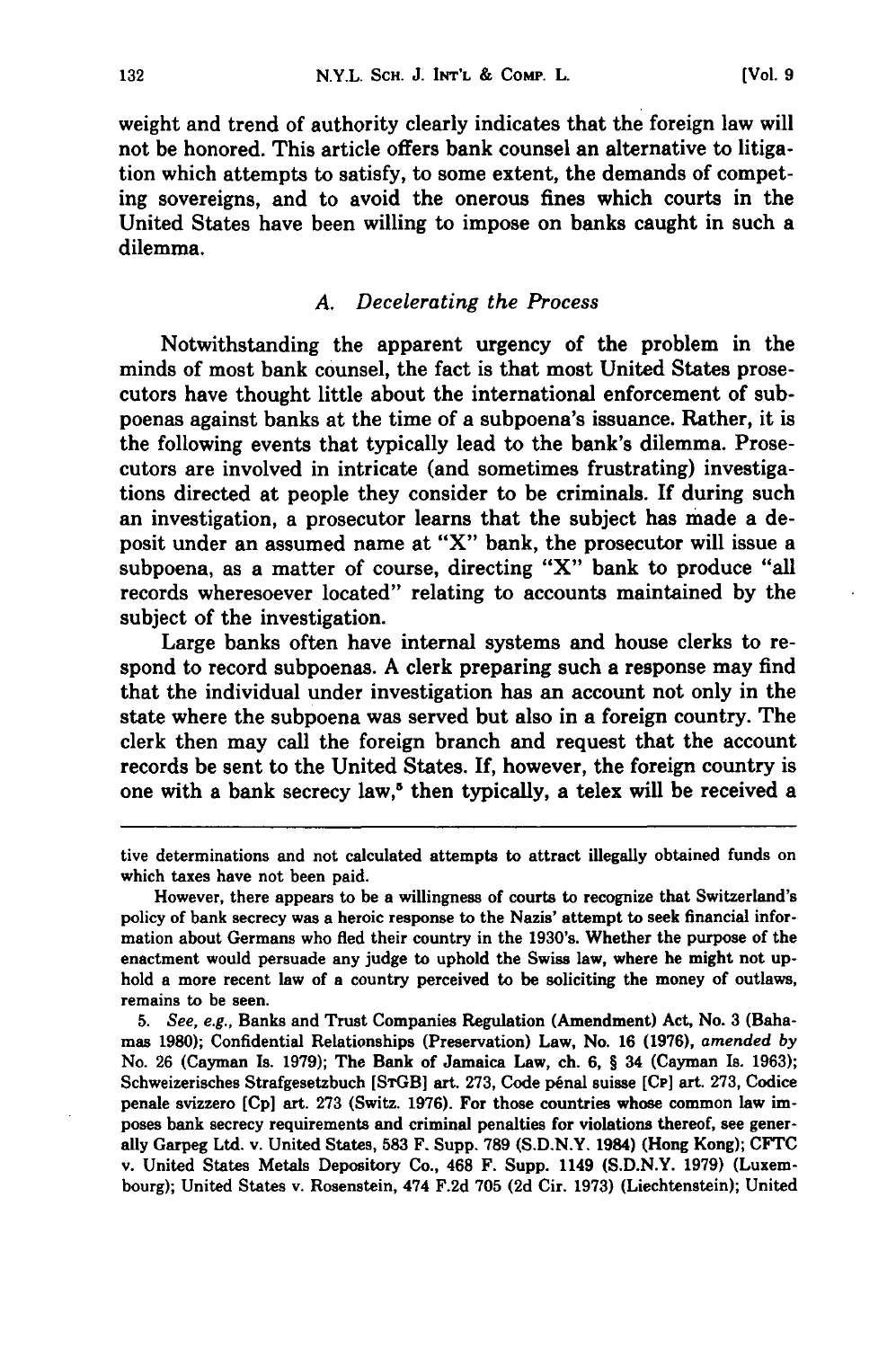few days later from the bank's foreign branch manager stating that the foreign branch is not permitted to send the requested documents to the United States, even in response to a subpoena. At that point, the clerk advises bank counsel of the problem.

As often happens, the return date of the subpoena may have passed before bank counsel has had an opportunity to return the clerk's call. After finally hearing about the foreign branch's refusal to forward documents and about the subpoena's expired return date, bank counsel must first respond **by** going to (or sending someone to) the library to find a way out of the problem; however, the only book which should be referred to at this stage is the telephone book, in order to find the number of the prosecutor who issued the subpoena. Bank counsel should call and ask for a meeting in order to discuss the problem in connection with the subpoena in question. It is important that bank counsel conveys the message that the problem does not seem to be insurmountable and that the bank and the grand jury can work around it with a modicum of cooperation on both sides. It is vital that counsel for the bank conveys the impression that the problem is a mutual one, to be solved **by** the efforts of both the bank and the government. Prosecutors have often failed to consider the adverse impact on United States' interests that occurs when banks are compelled to violate the law of other sovereign nations, a factor which may, in certain circumstances, outweigh the value of bringing a tax evader to justice. At any rate, bank counsel should try to suggest that the appointment take place a few days hence because there are a few things that he should do before such a meeting.

The prosecutor may accept the invitation, or he may decline to meet because the bank is in default of the subpoena. If the response is negative, bank counsel should inform the prosecutor that he would like a conference with the judge who is overseeing the grand jury. The goal here is to get a few days respite in the hopes of working things out.

**A** few days breathing room is essential for a successful resolution of the bank's problem since the alternative is litigation with the government. Once the bank and the government start litigating, one or both will eventually bring the customer into the litigation. The customer, in turn, is likely to have special counsel who will attempt to reverse the things bank counsel is trying to accomplish. Therefore, litigation is to be avoided.

One way or another, bank counsel will probably obtain a few days adjournment and thereby postpone the return date of the subpoena. In addition, the prosecutor will probably agree to an interim meeting to

States v. First Nat'l City Bank, **369 F.2d 897 (2d** Cir. **1968)** (West Germany).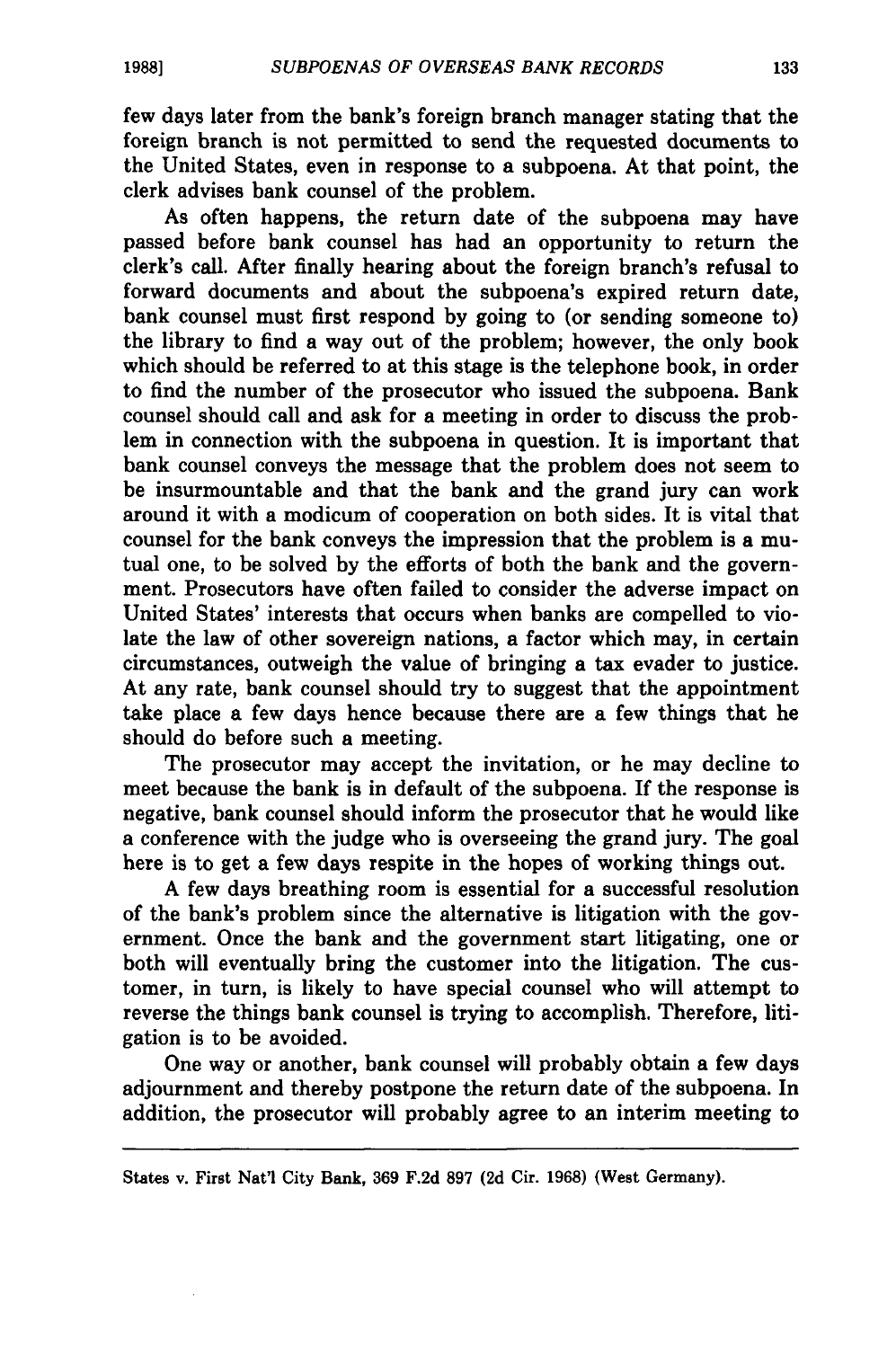#### *B. Selecting Foreign Counsel*

The next thing that bank counsel should do is select local foreign counsel. This is one of the most important decisions in the entire proceeding because the foreign counsel will have one of the most difficult jobs of all the participants in this drama. First of all, foreign counsel must promptly supply bank counsel with a high-quality affidavit for presentation to the prosecutor and, if need be, to the United States court. The affidavit should emphatically state foreign counsel's expert opinion that the law of his jurisdiction prohibits production of banking records-even to prosecutorial agencies of the United States-and that penalties will be imposed for any violation of his country's bank secrecy law.

Foreign counsel often does not (or is unwilling to) draft a tightly knit opinion/affidavit of the sort that United States litigators are accustomed to presenting to courts. Indeed, the opinion/affidavits of foreign counsel are often vague, unannotated, and, quite frankly, of a **sloppy** nature. It should be noted, however, to foreign counsel's credit, that foreign law on banking secrecy is itself often vague and unannotated. Nonetheless, bank counsel should prevail upon foreign counsel to draft a straightforward affidavit which: (a) sets forth foreign counsel's experience (particularly in the area of banking law) **by** reason of which he is qualified to give admissible opinion evidence; **(b)** quotes the statute where one exists; **(c)** cites and describes cases where the banking privacy law had been applied; **(d)** describes the potential civil and criminal consequences for violation of the law and, if possible, lists instances in which such consequences have been meted out; and (e) states foreign counsel's unqualified opinion that the bank records cannot be produced in response to the United States subpoena. **A** wordy, confused and vague affidavit will color bank counsel's case and his client's credibility with both the prosecutor and the judge.

There was a time when such an affidavit was almost sufficient **by** itself to quash a subpoena calling for foreign bank records." Unfortunately, under current law, this affidavit, or live testimony to the same effect, generally will not be sufficient for a bank to prevail in most courtrooms in the United States.7 On the other hand, without such an affidavit, bank counsel will not even get the attention of the prosecutor or have the slightest chance of winning a motion to quash the sub-

**7.** *See, e.g.,* **396 F.2d** at **897.**

*<sup>6.</sup> See, e.g., In re* Chase Manhattan Bank, **297 F.2d 611 (2d Cir. 1962);** First Nat'l City Bank v. IRS, **271 F.2d 616 (2d** Cir. **1959),** *cert. denied,* **361 U.S.** 948 **(1960).**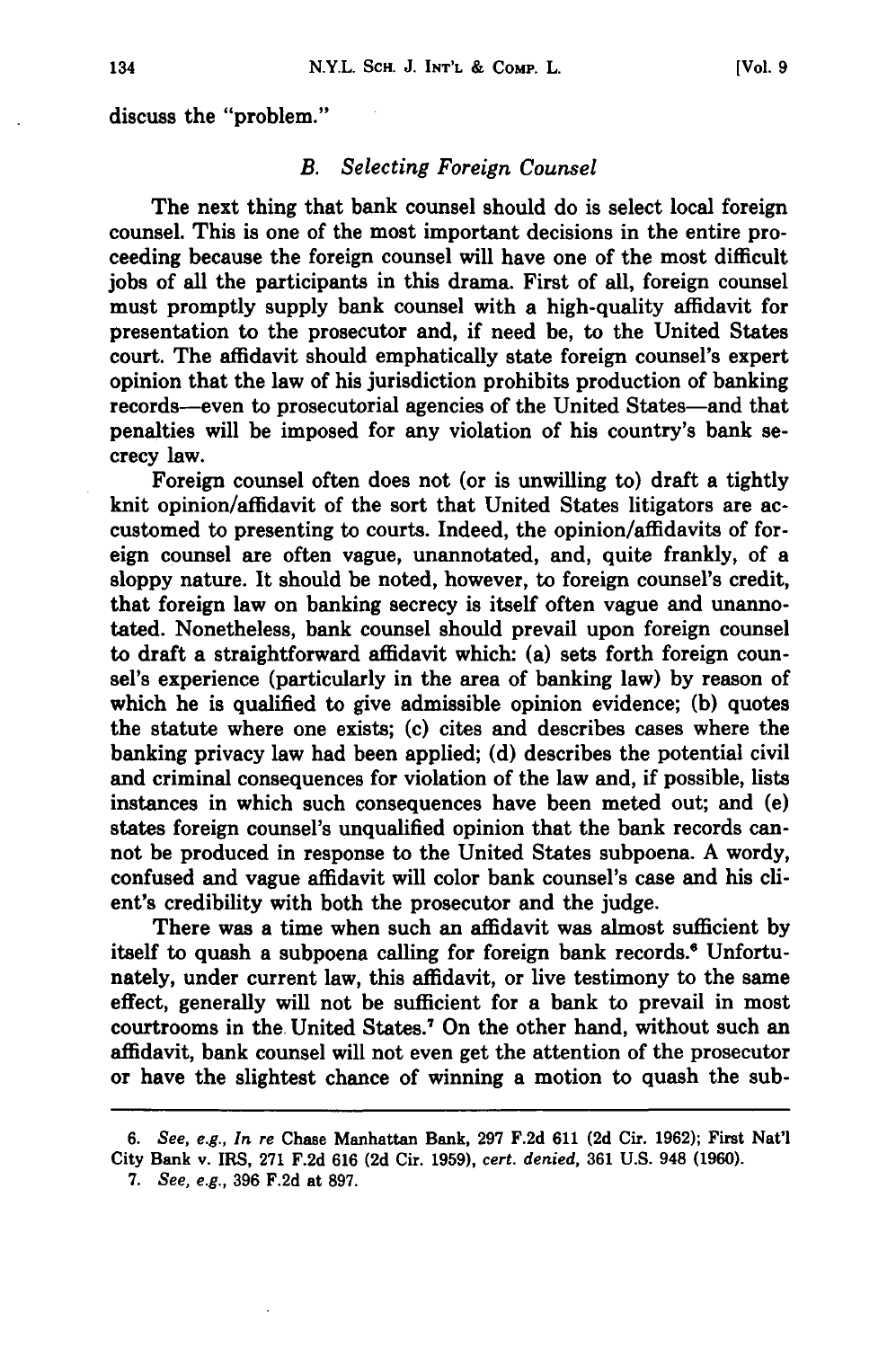poena. Moreover, the whole purpose behind bank counsel's efforts is to gain something with which he can negotiate. Thus, his foreign counsel's affidavit is vital.

The reason that local counsel has a difficult role in the proceeding is that bank counsel may also need local counsel to represent the bank in his own country's court, where he might have to argue the precise opposite of what his opinion/affidavit says. That is, if, as is happening more frequently these days, the customer commences an action against the bank in a foreign court to enjoin the bank from complying with the United States subpoena,<sup>8</sup> the bank's foreign counsel may have to argue that under the foreign law the bank should be permitted to comply with the subpoena. Because consent to the foreign injunction would be fatal to the bank's efforts to negotiate its way out of the predicament with the United States prosecutor, if the bank can in any way be persuaded to bear the nominal extra expense, foreign counsel other than the firm which prepared the opinion/affidavit should be retained to represent the bank in any foreign action commenced **by** the customer.

One other point with respect to local counsel should be remembered. Occasionally, clients think that if bank counsel chooses the right local counsel in a small foreign country things can be done to arrange matters satisfactorily, e.g., laws can be adopted, laws can be applied or not applied, and/or pressure can be brought' to bear in the right places. The belief is that the ruling class in small countries is so tightly knit that an influential lawyer need only talk to the right person and the law will be enforced any way that his client wants it to be. The concern here is not, and need not be, with those clients who think that someone can bribe a foreign official to get a desired result, but rather, with those clients who believe that a well-positioned local lawyer has the power and right to speak to a colleague to have a favor done for a client. In most countries, this cannot be done-at least in the context of the subject matter of this article. Certainly, it is advantageous for bank counsel to have a well-connected local lawyer who is highly regarded by his country's judiciary (and, as explained below, its foreign ministry); however, it is probably not wise for bank counsel to hire a local counsel solely on the basis of a recommendation that he is well-connected in his country.

*<sup>8.</sup> See* United States v. Davis, **767** F.2d **1025 (2d** Cir. **1985);** United States v. Chase Manhattan Bank, No. M-18-304 **(S.D.N.Y.** Apr. 12, 1984) **(LEXIS,** Genfed library, **Dist** file).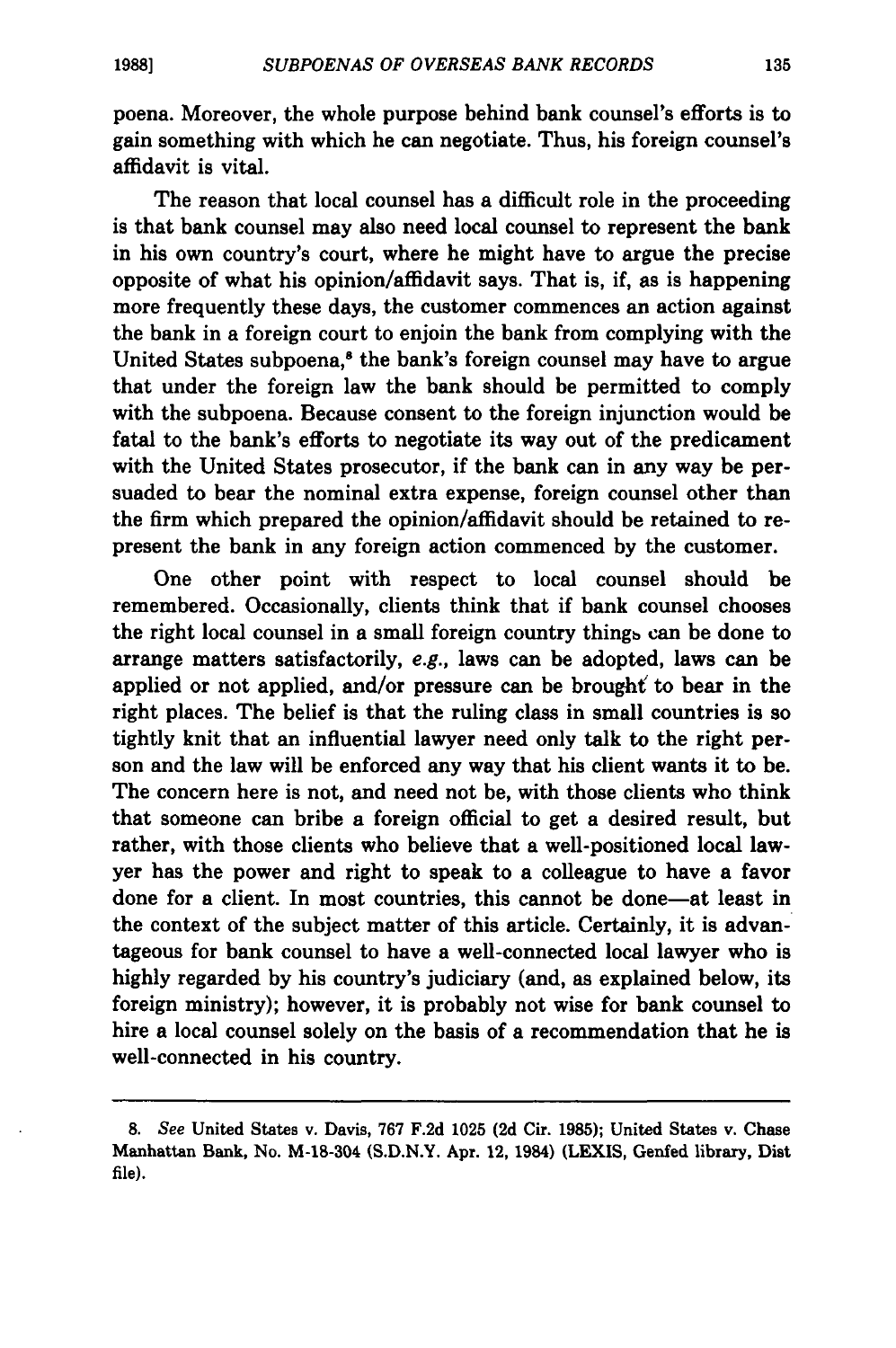#### *C. Negotiating with the Prosecutor*

When the day arrives for bank counsel's meeting with the prosecutor, he should be in a great mood-gregarious, affable, humble. If he is not, he should have someone from his office who is gregarious, affable and humble attend the meeting because that is the tone which must be established. The bank is in a decidedly weak bargaining position. The prosecutor can, at any time, move to compel compliance with the foreign aspect of the subpoena, and the chances of success are very high.

Thus, with this in mind, the major impression that bank counsel wants to make in the meeting is that he is anxious to help the prosecutor solve the government's problem, which is finding a way to apprehend the criminal. His problem is finding a way to help without violating conflicting laws with respect to bank records. Often, to some extent at least, these two concerns do not clash.

When meeting with the prosecutor, bank counsel should bring all of the documents he has which are responsive to the subpoena, that is, those that are maintained in the United States and those in the foreign branch whose production is not prohibited by the foreign law. Production of these materials-particularly if done a day or two before the return date of the subpoena-is more convincing than any words that bank counsel is acting in good faith and sincerely wants to help solve the prosecutor's problem.

Bank counsel must take special care to see that those documents he does have are produced in their entirety. Part of the \$25,000 per day fine levied against the Bank of Nova Scotia was for failure to perform a diligent and effective search of all its branches for those documents subpoenaed by the government.<sup>8</sup> In addition, bank records are often recorded on microfilm and their reproduction is of such poor quality that the records are illegible. Therefore, bank counsel should make sure that the records produced are readable. If this is not possible, bank counsel should bring the microfilm to the prosecutor's office and offer it in its original state, in keeping with his goal of convincing the prosecutor that the bank wants to assist with the investigation.

The prosecutor must be cautioned, however, that there are legal limits to the variety of help the bank can provide. Bank counsel should show the prosecutor the affidavit of foreign counsel and tell him that, unfortunately, the law affecting the bank's foreign branch appears to prohibit production of the foreign records. **If** the customer has already commenced litigation in the foreign country to enjoin the bank from producing the subpoenaed records, bank counsel should inform the

**<sup>9.</sup>** *In re* Grand Jury Proceedings (United States v. Bank of Nova Scotia), 740 **F.2d** 817, 826, (11th Cir. 1984), *cert. denied,* 469 U.S. 1106 (1985).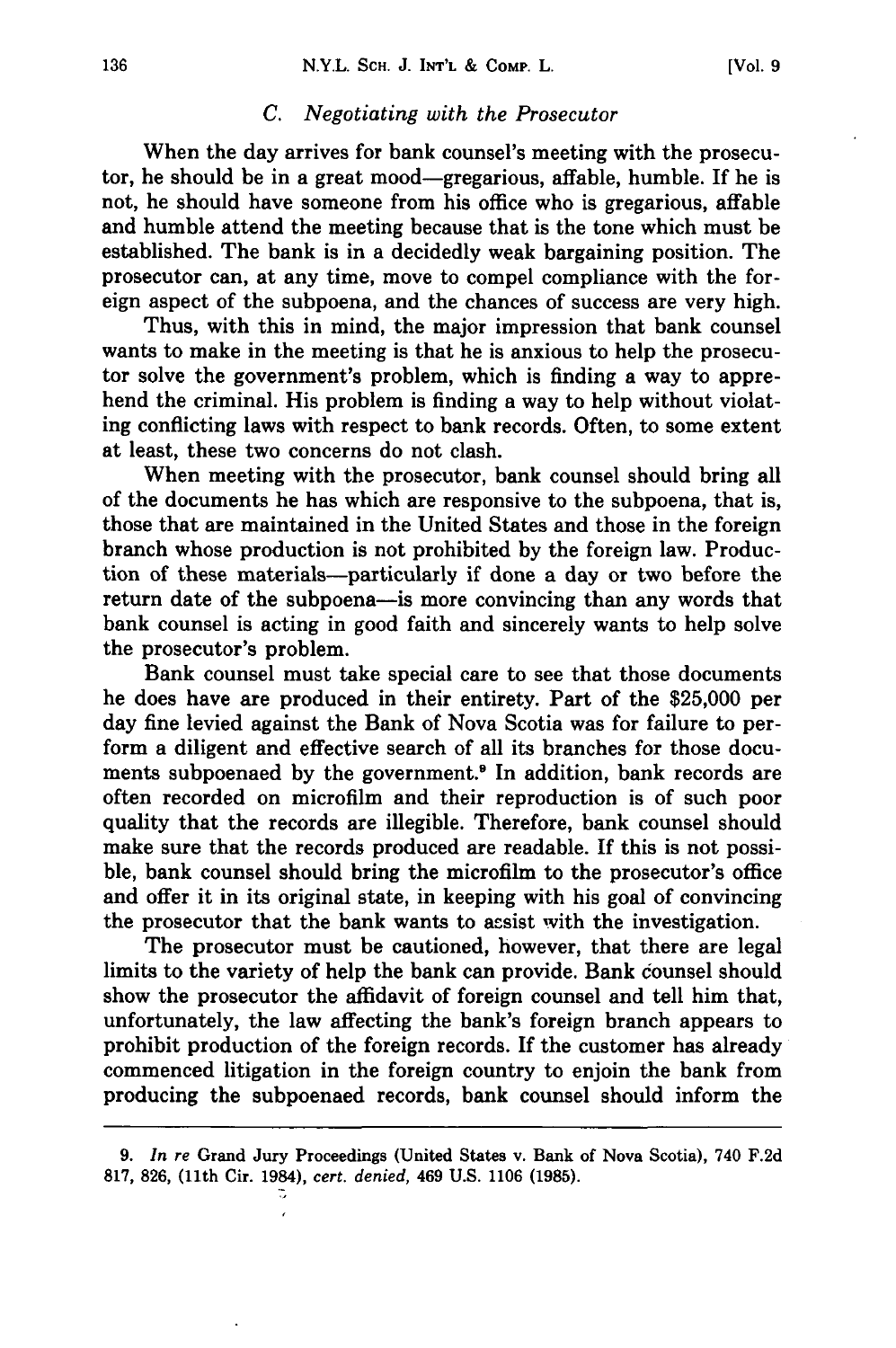prosecutor that his bank is opposing the injunction but has slim prospects of prevailing.

Having gone through these steps to convince the prosecutor of the bank's desire to assist in the investigation and to demonstrate the bank's exasperation with its uncooperative customer, bank counsel must proceed to find out what the prosecutor wants. This is often the most important task for bank counsel to accomplish. In a remarkably large number of cases, the information sufficient for the prosecutor to prove an element of the crime can be found in the documents which are maintained in the United States. The United States-based files often contain telexes, confirmations or even memoranda of bank officers that detail a movement of cash with sufficient particularity to convince a grand jury or, if need be, an ultimate fact-finder that a certain transaction occurred. Because of their inordinate workloads, however, most prosecutors will not have the time to immediately sort through the cartons of documents given to them, and, without more knowledge, bank counsel is not going to know which of the hundreds of documents just produced might prove a crucial transaction. Therefore, it is imperative that bank counsel knows the specific fact which the prosecutor wants to prove.

When requested, the prosecutor will sometimes give bank counsel the necessary knowledge: *e.g.* "We believe that in October, **1985** a deposit of \$2,000,000 was made to the bank's account in a foreign country." This should instigate one obvious action and one not-so-obvious action on the part of the bank. First, the bank should scour their United States records and if a \$2,000,000 transfer from one of the bank's United States accounts was made to the customer's foreign account, such can be pointed out to the prosecutor and probably end the whole problem. In addition, the prosecutor's words show what he thinks the foreign records would reveal. The foreign branch manager should be contacted and told what the prosecutor said. If the branch manager tells bank counsel that the account or party whose records have been subpoenaed never had a balance of more than, say, \$50,000, *and* foreign bank secrecy laws do not prohibit the reporting of such information, then, bank counsel's problem may be solved. How to convince a prosecutor of the veracity of such information without producing the actual records is problematic and should be worked out with local foreign counsel. An affidavit from the local branch manager stating that the account never exceeded \$50,000 comes close to violating foreign bank secrecy law, but, if bank counsel can get local counsel's blessing, it is a great way to end bank counsel's dilemma.

If none of this works, bank counsel should inform the prosecutor of those rights he has against the targeted individual. Most prosecutors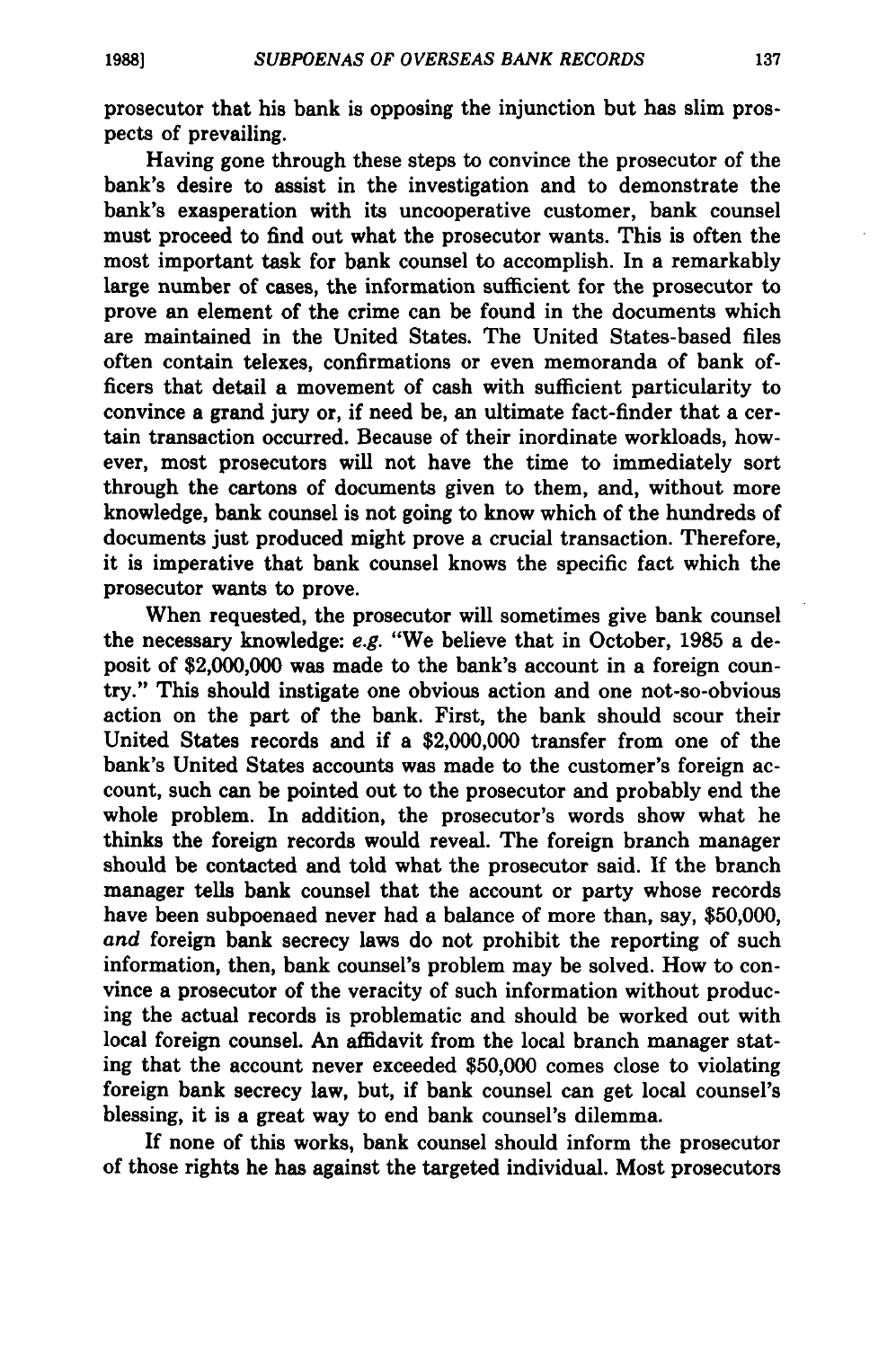are aware that *United States v. Bank of Nova Scotia* permits prosecutorial agencies to cast aside foreign bank secrecy laws when they have jurisdiction over the United States banks.<sup>10</sup> Many prosecutors, however, do not know that there are appellate court decisions which permit the government to compel a target of a grand jury investigation to waive his foreign bank secrecy rights." Many prosecutors probably do not know about such a process because it is such a counter-intuitive doctrine. **A** waiver is traditionally considered to be a voluntary relinquishment of one's rights; how a waiver can be compelled is really not clear, but it is the law. Bank counsel should suggest to the prosecutor that the target to the grand jury be contacted in order to execute a court-compelled waiver. Once executed, bank counsel should send a copy of the waiver to his foreign branch manager and his case might be over.

Lastly, in many instances the prosecutor can be directed toward a treaty provision, a "memorandum of understanding" or an "agreed upon procedure" between the United States and the foreign country which provides for the obtaining of documents-sometimes even bank documents--pursuant to the investigation of criminal or securities law violations.<sup>12</sup> Unfortunately, however, these treaties and "memoranda of understanding" are much more appealing on paper than in execution. With the notable exception of Switzerland, the treaty process is painfully slow when undertaken with most countries, and the pertinent treaty provisions are often riddled with loopholes (such as those which forbid disclosure of documents or testimony in connection with tax fraud investigations) or other impractical requirements. The same is true with letters rogatory used outside of the treaty context. Since

12. *See, e.g.,* Treaty on Mutual Assistance in Criminal Matters, May 25, **1973,** United States-Switzerland, **27 U.S.T. 2019,** T.I.A.S. No. **8302;** Treaty on Extradition and Mutual Assistance in Criminal Matters, June **7, 1979,** United States-Turkey, **32 U.S.T. 3111, T.I.A.S.** No. **9891;** Treaty on Extradition and Mutual Assistance in Criminal Matters, June 12, **1981,** United States- Netherlands, T.I.A.S. No. 10734; Memorandum of Understanding to Establish Mutually Acceptable Means for Improving International Law Enforcement Cooperation in the Field of Insider Trading, Aug. **31, 1982,** *reprinted in* 22 I.L.M. **1 (1983);** *see also* 740 **F.2d** at **829-30,** for a discussion of the "gentleman's agreement" between the United States and the Cayman Islands regarding procedures to be followed for obtaining documents in connection with investigations into tax fraud.

<sup>10. 691</sup> F.2d 1384, 1391 (11th Cir. 1982), *cert. denied,* 462 U.S. 1119 (1983).

<sup>11.</sup> *See, e.g.,* 767 F.2d 1025 **(2d** Cir. 1985); *In re* United States Grand Jury Proceedings W. Dist. of La., **767 F.2d 1131** (5th Cir. 1985); United States v. Ghidoni, **732 F.2d** 814 (11th Cir.), *cert. denied,* 469 U.S. 932 (1984); *see also In re* N.D.N.Y. Grand Jury Subpoena No. 86-0351-S, 811 F.2d 114 **(2d** Cir. 1987); *In re* Grand Jury Subpoena, 826 F.2d 1166 (2d Cir. 1987). *But see In re* Grand Jury Proceedings, 814 F.2d 791 (1st Cir. 1987) (rejecting the reasoning in *Ghidoni* regarding testimonial nature of such compelled waivers).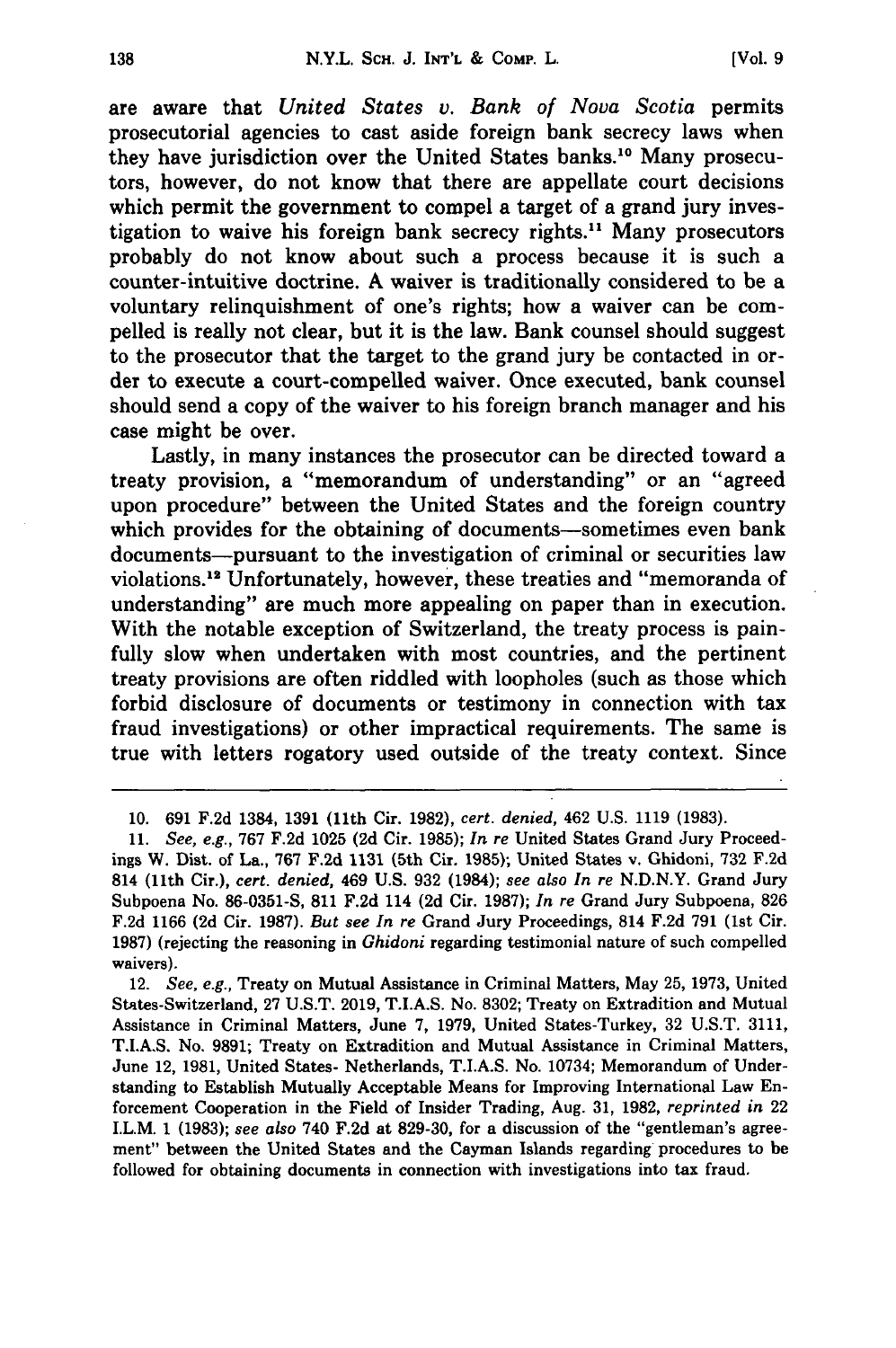most prosecutors are in a hurry to end their investigations, they will not bother to comply with an obscure treaty requiring a letter rogatory when they feel they can obtain the same information **by** merely filling out a subpoena. Nonetheless, bank counsel might find a prosecutor who could be convinced that the government should obtain the documents through the treaty procedures so that an otherwise law-abiding **U.S.** bank is not forced to violate a foreign law.

**If** none of the foregoing approaches is appropriate, bank counsel should still meet with the prosecutor, for it is during such a negotiation session that bank counsel has the best chance of succeeding. The prosecutor can be threatened with litigation over every aspect of the subpoena-its breadth, the enforceability of the foreign document demand, and any other angle related thereto. Indeed, if negotiations with the prosecutor break down, these threats may have to be enforced. Such litigation would certainly inconvenience the prosecutor; however, if the case is a major one, litigation over the subpoena will not derail the investigation and the bank will ultimately be compelled to comply with the subpoena.

#### *D. Negotiations with the Customer*

It is the practice of some prosecutors to direct subpoenaed banks not to tell the customer about the subpoena. Bank counsel should avoid entering into such a commitment. The bank has no obligation to refrain from informing the subpoena's target of its issuance,<sup>13</sup> and, at this stage of the proceedings, one of bank counsel's chances to get the bank out of its predicament is to negotiate with the customer.

In fact, at the same time that bank counsel is dealing with the prosecutor, he should talk to the customer, show the customer and his counsel the decisions of *United States v. Bank of Nova Scotia,4 Garpeg Ltd. v. United States," and Two Grand Jury Contemnors v. United States,"* and explain that litigation in the foreign country would merely be a charade. After all, Aldo Gucci and Syracuse's Mayor Lee Alexander, both targets of prosecutors' investigations, pursued similar litigation and were indicted anyway.<sup>17</sup> Also, if litigation in the

**15. 583** F. Supp. **789 (S.D.N.Y.** 1984).

**<sup>13.</sup>** United States v. Kilpatrick, 594 F. Supp. 1324 **(D. Colo.** 1984), *rev'd on other* grounds, **821 F.2d** 1456 (10th Cir. **1987).**

<sup>14.</sup> **691 F.2d** 1384 (11th Cir. **1982),** cert. *denied,* 462 **U.S. 1119 (1983).**

**<sup>16. 826</sup> F.2d 1166 (2d** Cir. **1987).**

**<sup>17.</sup>** See In re **N.D.N.Y.** Grand Jury Subpoena No. **86-0351-S, 811 F.2d** 114 **(2d** Cir. **1987)** (Lee Alexander); United States v. Chase Manhattan Bank, No. M-18-304 **(S.D.N.Y.** Apr. 12, 1984) **(LEXIS,** Genfed library, Dist file) (Aldo Gucci); Garpeg Ltd. v. United States, **583** F. Supp. **789 (S.D.N.Y.** 1984) (Aldo Gucci).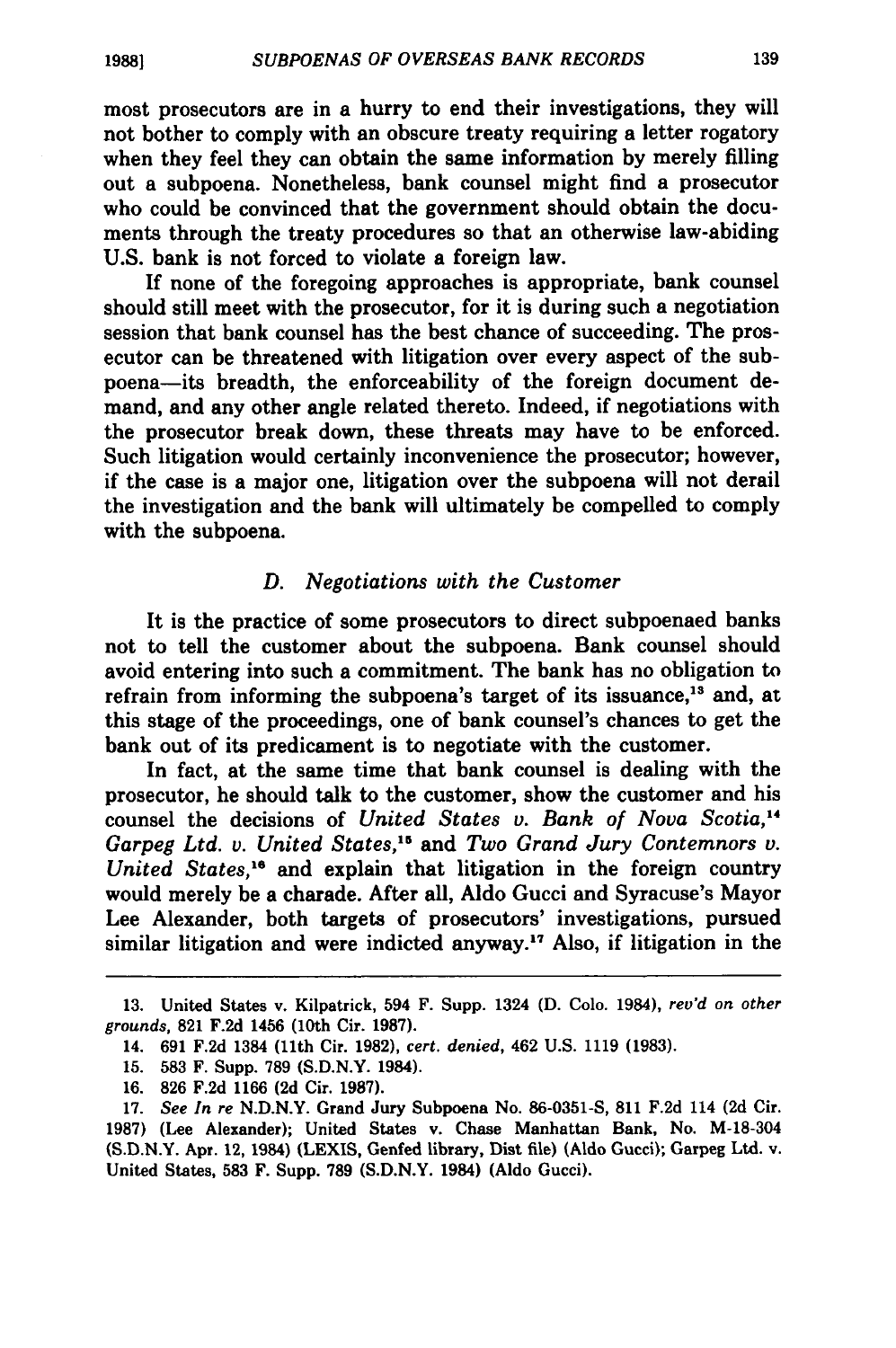foreign country has already commenced, the customer should be made aware that, in the end, bank counsel's client is going to honor the United States court's order even if the foreign court issues a contradictory order, for the bank would prefer being ousted from the foreign tax haven than being crippled **by** fines in the United States. Bank counsel should do anything he can to convince the customer that litigation over the foreign bank records will ultimately be useless. The degree to which the customer will believe this is directly related to the defense strategy which he and his counsel have adopted in connection with the United States prosecutor's investigation. **If** their strategy is to fight the prosecutor to the hilt because the customer is innocent, they probably will not object to the production of the foreign bank documents because such records would either exonerate the target or have no bearing on his guilt or innocence. Quite frankly, this is rarely a defense strategy.

If their strategy is to look tough and eventually enter into the best plea agreement they can negotiate, bank counsel's words will have some bearing on the timing of their plea negotiations. Bank counsel's threat that he will eventually disclose the incriminating foreign bank document will speed up resolution of their (and therefore, bank counsel's) problem.

If, however, the defense strategy is to fight the case because the facts are such that it is impossible to negotiate a favorable plea arrangement, then there is little the bank can do. In fact, the only possible thing that bank counsel can do in such an instance is to make it too expensive for the target to carry on his policy of fighting everyone at every corner. The bank's customer not only will have the expense of litigating the subpoena issued in the United States and the injunction application in the foreign country; he will also have his other defense costs that are unrelated to the bank secrecy issue. If then, on top of all these costs bank counsel informs him that the bank is going to charge him for any contempt penalties that a court might impose, the customer and his attorney might reconsider whether they have chosen the wisest path to pursue.

The easiest way to charge the customer for bank counsel's legal fees occurs when the customer is also a borrower of the bank. **If** he has executed a standard loan agreement, there may be some provision in the agreement which can be interpreted as obligating him to pay the legal fees. Otherwise, bank counsel should inform him that the bank has a claim in common law indemnity against him and that it is going to offset his account in an amount equal to the damages the bank incurs from his conduct.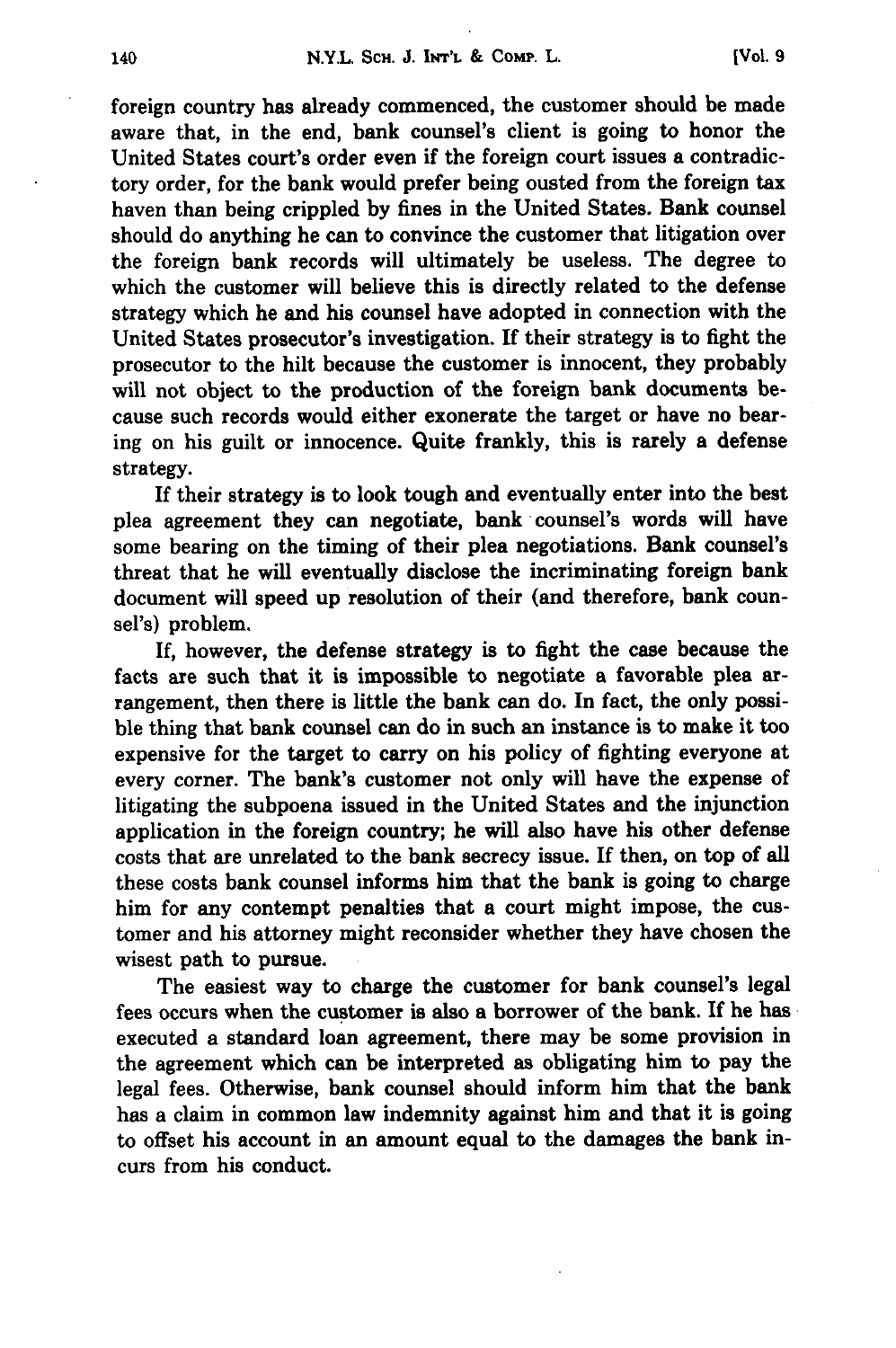#### *E. If Bank Counsel Has to Litigate*

The best piece of advice for counsel for whom none of the above has worked is: litigate in the Seventh Circuit or in a jurisdiction which holds Seventh Circuit precedents in high regard.<sup>18</sup> Bank counsel should avoid litigation in the Second, Ninth or Eleventh Circuits where the "balancing test"<sup>19</sup> that courts apply to determine if production should be compelled, seems to balance in favor of the United States government, regardless of the facts.<sup>20</sup> For example, in *In re Grand Jury Proceedings (United States v. Bank of Nova Scotia),* the bank was held in contempt for not complying with a subpoena even though the United States government could have followed specified foreign procedure and obtained the documents themselves without putting the bank in jeopardy."'

Perhaps one approach to litigation that has not been emphasized enough is that of getting the foreign government involved at the district or trial court level rather than waiting until the case reaches the circuit or appellate court level. After all, it rings rather hollow for a bank attorney to argue to a court that an order compelling production

Section 40 states:

Where two states have jurisdiction to prescribe and enforce rules of law and the rules they may prescribe require inconsistent conduct upon the part of a person, each state is required **by** international law to consider, in good faith, moderating the exercise of its enforcement jurisdiction, in the light of such factors as

- (a) vital national interests of each of the states,
- **(b)** the extent and the nature of the hardship that inconsistent enforcement actions would impose upon the person,
- (c) the extent to which the required conduct is to take place in the territory of the other state,
- **(d)** the nationality of the person, and
- (e) the extent to which enforcement **by** action of either state can reasona**bly** be expected to achieve compliance with the rule prescribed **by** that state.

Id.

20. *See, e.g.,* United States v. Bank of Nova Scotia, **691 F.2d** 1384 (11th Cir. **1982),** *cert. denied,* 462 **U.S. 1119 (1983);** United States v. Vetco, 644 **F.2d** 1324 (9th Cir.), *cert. denied,* 454 **U.S. 1098 (1981);** Garpeg Ltd. v. United States, **583** F. Supp. **789 (S.D.N.Y.** 1984).

21. 740 **F.2d 817 (11th** Cir. 1984), *cert. denied,* 469 **U.S. 1106 (1985).**

<sup>18.</sup> *See, e.g.,* United States v. First Nat'l Bank of Chicago, 699 F.2d 341 (7th Cir. 1983) (court refused to compel production of bank records protected by Greek bank secrecy laws).

<sup>19.</sup> **RESTATEMENT (SECOND)** FOREIGN RELATIONS LAW OF THE **UNITED** STATES § 40 **(1965).** Under this balancing test, courts look to five factors advocated **by** § 40 to determine whether subpoenaed documents must be produced despite potential liability under the applicable foreign bank secrecy law.